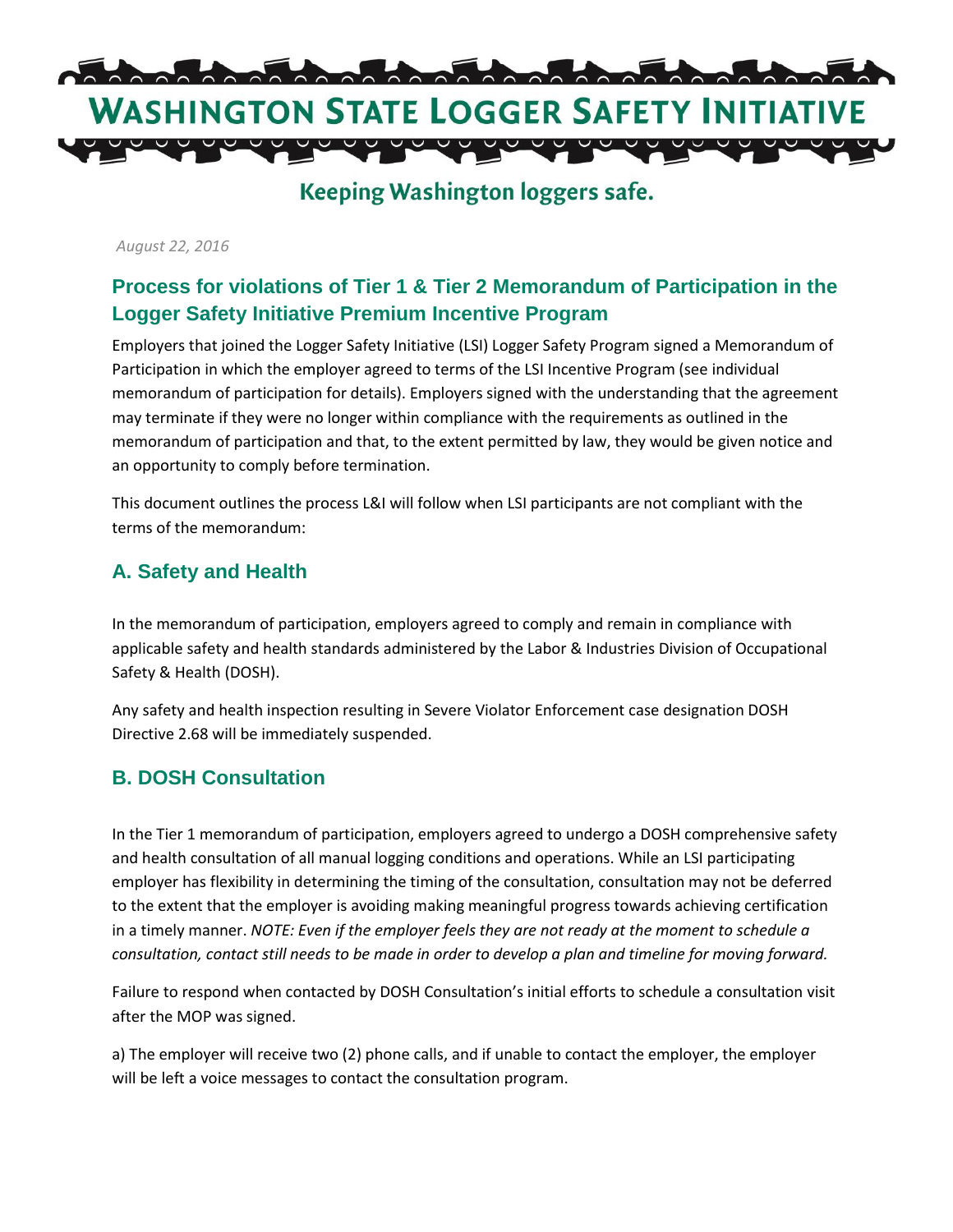b) If the employer does not contact the consultation program within 10 business days from the second phone call, a certified letter will be sent to the employer instructing the employer to contact the consultation program by a set date.

c) If employer does not comply by the set-date, the employer will be referred to the LSI Taskforce for possible suspension and/or termination. The employer will be notified, in writing, of the department's decision following the taskforce discussion.

In Tier 2, the employer agreed to have written confirmation that they had corrected all identified safety and health hazards. If an employer has not corrected findings by the time identified by the consultant, the consultant will follow the process outlined in the DOSH Consultation Manual, Chapter 8, Section F. If the employer has not provided the verification by the final action date, the employer will also be referred to the LSI Taskforce for possible suspension and/or termination. The employer will be notified, in writing, of the department's decision following the taskforce discussion.

## **C. L&I Technical Audit**

In Tier 1, the employer agreed to undergo an L&I technical premium audit (if they had not had a premium audit within the past 12 months).

If an employer does not schedule and/or participate in the L&I Technical Premium audit, the following steps will be taken:

- 1. The employer will receive two (2) phone calls to schedule the technical premium audit.
- 2. If the employer does not comply within 10 business days from the second phone call, a certified letter will be sent to the employer instructing the employer to schedule the technical premium audit by a set date.
- 3. If employer does not comply by the set-date, the employer will be referred to the LSI Taskforce for possible suspension and/or termination. The employer will be notified, in writing, of the department's decision following the taskforce discussion.

In Tier 2, the employer agreed to have completed the L&I Technical audit and corrected any findings (i.e. paid amount owed or establish and comply with payment plan). If an employer has not corrected findings and/or paid owed funds, could mean the employers account is no longer in "good standing" – see Section F "Good Standing Violation."

# **D. Reporting**

In the memorandum of participation, employers agreed to submit monthly supplemental reports, including zero hour reports, for all work in risk class 5001 (LSI risk code 5551, 5552 or 5553). Employers agreed to accurately report and submit monthly reports as long as they are in the LSI Logger Safety Program.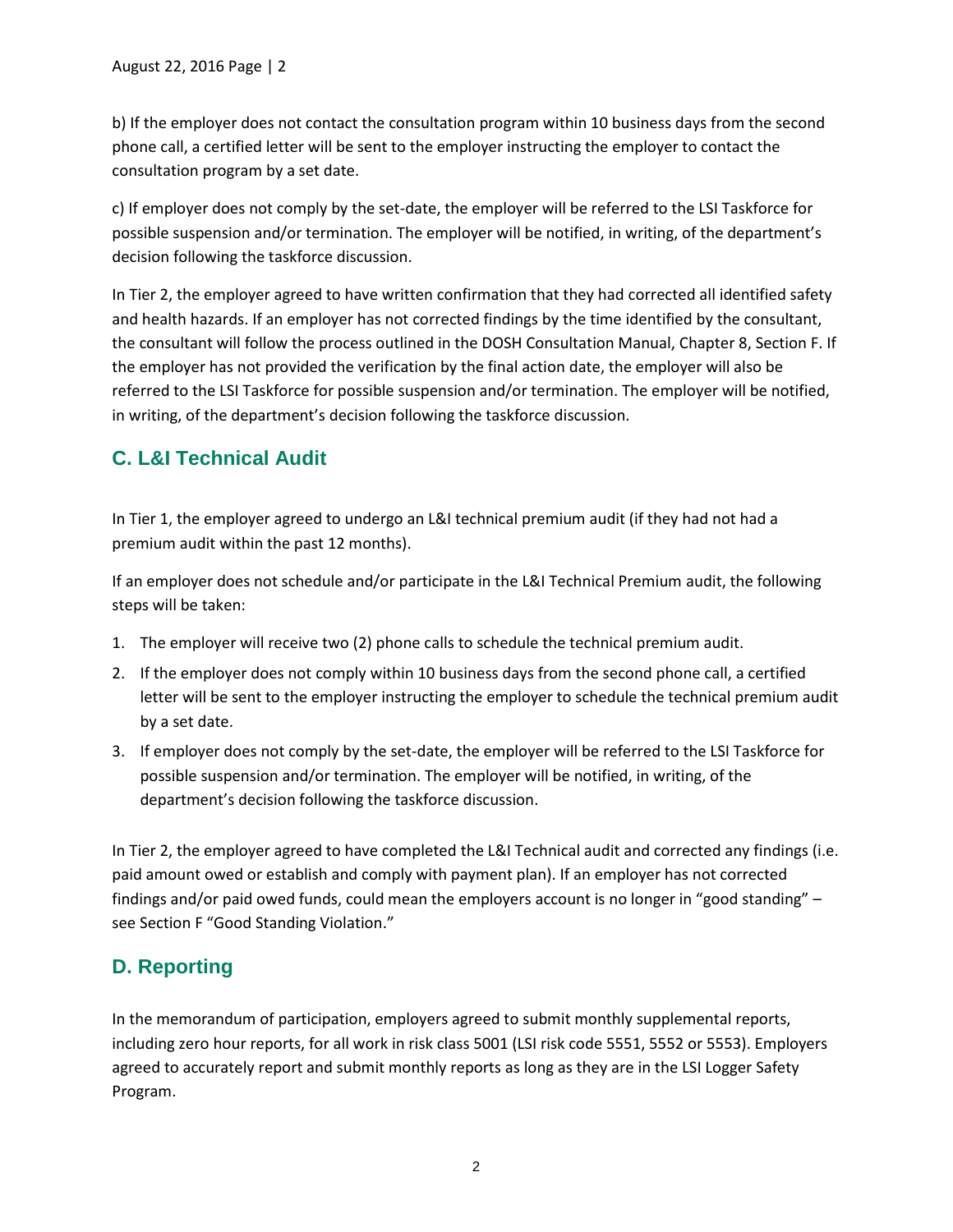If an employer does not submit a supplemental monthly report the following steps will be taken:

- 1. Employers must submit their monthly 5001 (LSI risk code 5551, 5552 or 5553) hours to receive the third-party audit.
- 2. Employer will receive a phone call from the LSI program office asking the employer to submit the missing report(s) within the next 10 business days unless another date is agreed too.
- 3. If employer does not comply within the next 10 business days (or the agreed date), a certified letter will be sent requesting that the employer submit the missing report(s) with the next 10 business days.
- 4. If employer does not comply within 10 business days, the employer will be referred to the LSI Taskforce for possible suspension and/or termination. The employer will be notified, in writing, of the department's decision following the taskforce discussion.

## **E. Training Requirement**

In Tier 1, the employer agreed to annually attend one of the LSI Employer Logger Safety Program training sessions and in cases where the employer delegates supervision and or training responsibilities, those individuals must also attend. If an employer does not meet the training requirement<sub>1</sub>, the following steps will be taken:

- 1. The employer will be sent a certified letter providing them with upcoming training options and a date by which they must come into compliance.
- 2. If the employer does not come into compliance, the employer will be referred to the LSI Taskforce for possible suspension and/or termination from the program. The employer will be notified, in writing, of the department's decision following the taskforce discussion.

# **F. Good Standing**

In the memorandum of participation, employers agreed to keep their L&I premium account in "good standing" (i.e. payment in full or alternatively established and is in compliance with a negotiated payment plan) as outlined in WAC 296-17-31004 (4).

If an employer's account is considered no longer in "good standing", in regards to the LSI discount only, the following steps will be taken:

- 1. A certified letter will be sent notifying the employer that they are out of compliance and the LSI discount will be suspended unless the employer brings their account back in good standing within thirty (30) business days.
- 2. If the account is not in good standing within 30 business days, the employer will be terminated from the program and a new rate notice will be issued with the non-discounted rate.

<sup>1</sup> See "LSI Training Requirement Criteria" found at **[www.loggersafety.org](http://www.loggersafety.org/)** for specific details regarding LSI training requirements.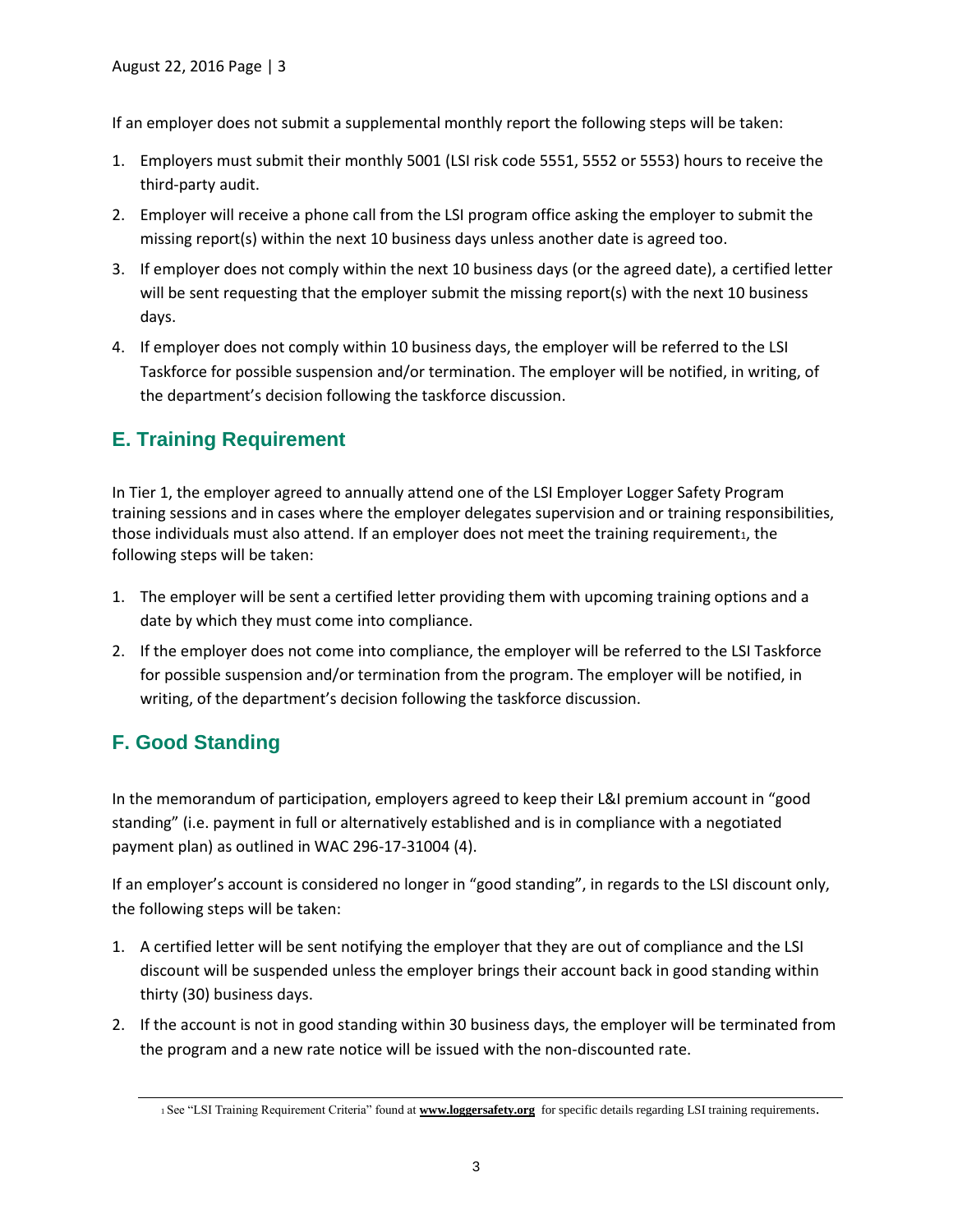3. Once an employer has brought their account back in to "good standing" they are eligible to reapply; applications will be reviewed by the LSI Taskforce and employers will be notified, in writing, of the department's decision following the taskforce discussion.

For someone's account to be in good standing, they must:

- Be registered with the department of labor and industries for industrial insurance coverage with the state fund.
- Have a certificate of coverage, also known as a liability certificate that has not been revoked or canceled.
- Have submitted all reports and supplements required by the department within the past year; and
- Be current with all payments due to the state fund, or are current with an approved written payment agreement with the department regarding all unpaid amounts due the state fund.

### **G. Quarterly Reporting**

In the Tier 1 memorandum of participation, the employer agreed to report work hours in the appropriate risk classification(s) on quarterly reports. Employers that are found to have incorrectly reported hours on quarterly reports must submit amended quarterly reports. Employers that do not submit amended reports will find their account no longer in "good standing" (see Section F "Good Standing Violations").

### **H. Fraud**

An employer who is found to have willfully misrepresented worker hours or who has willfully misclassified worker hours will be immediately terminated from the LSI program and debarred from the premium discount for a 3 year period.

### **I. LSI Employer Logging Safety Program**

Employers agreed to implement the Employer Logging Safety program and actively work towards LSI program certification through independent third party safety audit verification of the LSI Logger Safety Program requirements.

As outlined in the memorandum of participation, if the employer does not pass a third-party audit and move into Tier 3 within a year of signing the memorandum the employer must submit a report to the LSI program office that:

1. Explains the steps they have taken to implement the requirements of the LSI program.